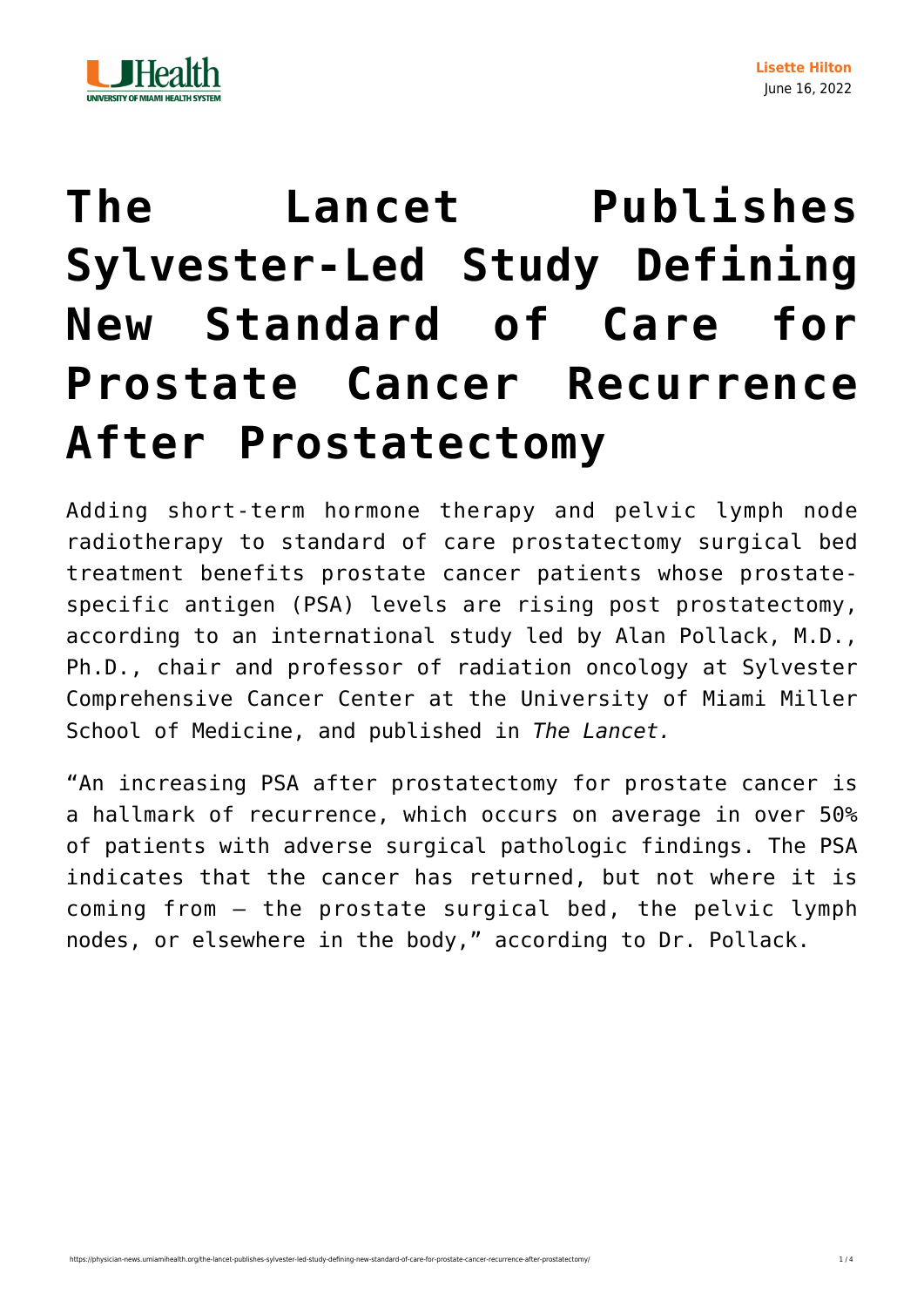



Alan Pollack, M.D., Ph.D., led the study, which included patients in the U.S., Canada, and Israel.

Salvage radiotherapy is the only curative option for such patients, and the standard of care has been to treat the prostate surgical bed only. PSA recurrence after salvage radiotherapy has on average been over 50% over the subsequent five to 10 years. The SPPORT trial (RTOG/NRG Oncology 0534) was designed to test whether treatment intensification with the addition of short-term hormone therapy or short-term hormone therapy plus pelvic lymph node radiotherapy significantly reduces recurrence and the risk of cancer spread.

The National Cancer Institute-funded SPPORT trial was a study of men from 283 radiation oncology cancer treatment centers in the U.S. (including Sylvester), Canada, and Israel, who despite having had prostatectomy had PSAs of between 0.1 and <2.0 ng/mL. The men were randomly selected for prostate bed radiotherapy only; prostate bed plus four to six months of hormone therapy, also known as androgen deprivation therapy; or the two therapies with the addition of pelvic lymph node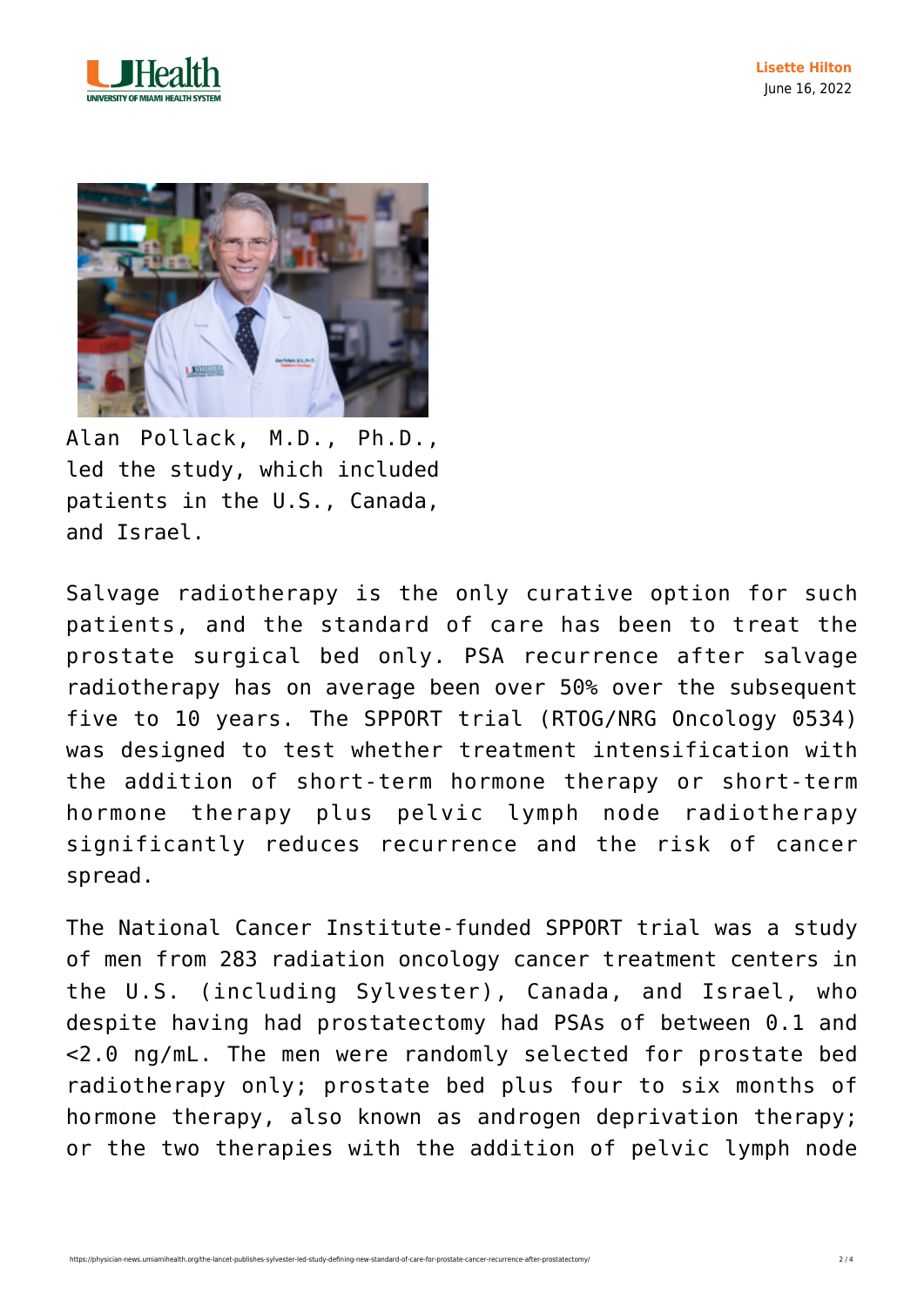

radiotherapy.

## **Incremental Benefits**

The investigators focused on five-year freedom from progression of prostate cancer as their primary outcome from the different treatment arms. They found that there was incremental benefit with each level of treatment intensification.



PSA recurrence after salvage radiotherapy has on average been over 50% over the subsequent five to 10 years.

The most intense treatment, which included the pelvic lymph nodes and androgen deprivation therapy, was significantly better than the other treatments. In an unplanned subgroup analysis based on the level of PSA on protocol entry, all patients — regardless of whether their PSAs were low or high notably benefited from the addition of androgen deprivation therapy.

In the trial, five-year freedom from progression was 70.9% in